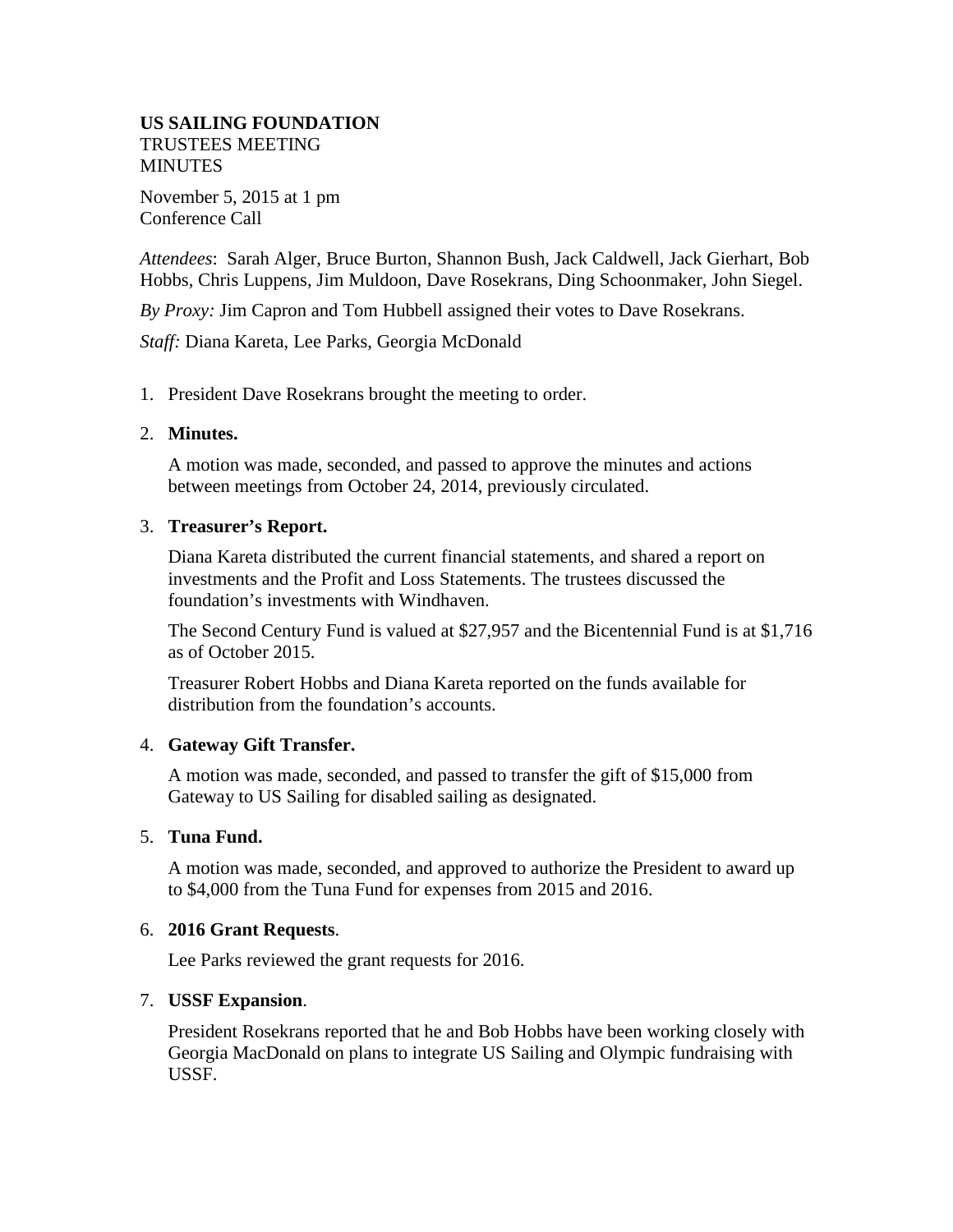# 8. **Nominating Committee Report**.

Sarah Alger presented the slate.

| Sarah Alger         | Tom Hubbell      |
|---------------------|------------------|
| <b>Bruce Burton</b> | Gary Jobson      |
| Shannon Bush        | Chris Luppens    |
| Jack Caldwell       | Jim Muldoon      |
| Jim Capron          | Dave Rosekrans   |
| Jack Gierhart       | Ding Schoonmaker |
| <b>Bob Hobbs</b>    | John Siegel      |
| Fred Hagedorn       |                  |

The following are nominated as Officers of the US Sailing Foundation:

Dave Rosekrans, President Fred Hagedorn, Vice President Sarah Alger, Secretary Bob Hobbs, Treasurer Chris Luppens, Web Liaison

A motion was made, seconded, and passed to reelect the existing trustees and officers.

## **Closed Session**

**1. Grants.**

The following grants were awarded:

| <b>Classes</b>                          | Grant    |
|-----------------------------------------|----------|
|                                         |          |
| Laser 4.7 Youth Worlds (Jul-Aug 2016)   | 1,000    |
| Laser Radial Youth Worlds (Jul 2016)    | 1,000    |
| Laser Under 21 Worlds (Aug 2016)        | 1,000    |
| 29er Worlds (Jul 2016)                  | 2,000    |
| International 14 Worlds (Aug-Sept 2016) | 1,000    |
| Techno 293 Worlds (Sept 2016)           | 2,000    |
| Optimist Worlds (Jun-Jul 2016)          | 4,000    |
| A-class Worlds (Sept 2015)              | 4,000    |
| Lightning Youth Worlds (Jul 2016)       | 2,000    |
| 505 Worlds (Jul-Aug 2016)               | 4,000    |
| <b>Class Total</b>                      | \$22,000 |

# **Other:**

ISSA: British Schools Dinghy Racing Association